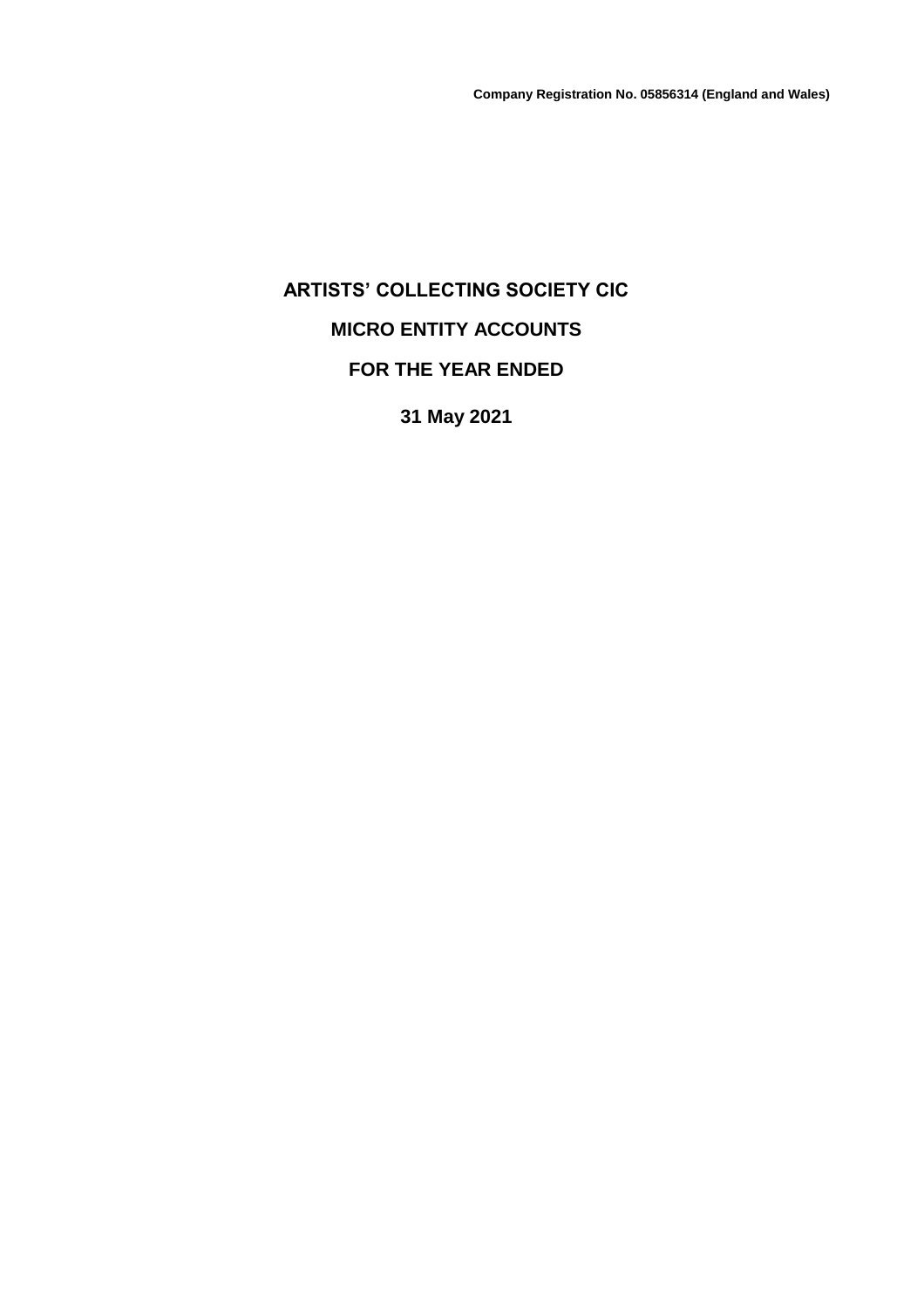#### **CONTENTS**

|                                    | Page |
|------------------------------------|------|
| Company information                | 1    |
| Balance sheet                      | 2    |
| Notes to the micro entity accounts | З    |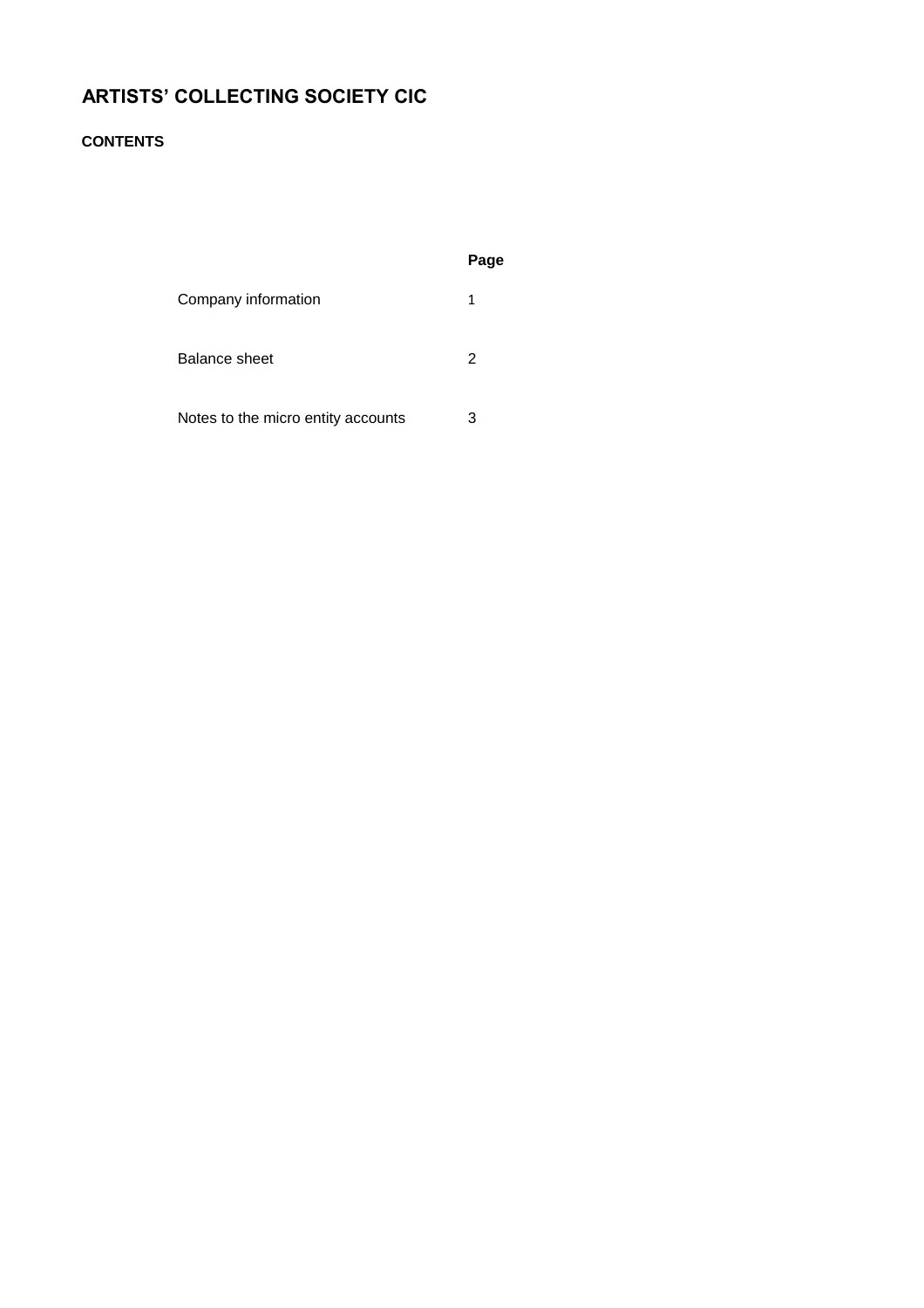#### **COMPANY INFORMATION**

| <b>Directors</b> |                |
|------------------|----------------|
|                  | Vis            |
|                  | Ms             |
|                  | SF             |
|                  | Ms             |
|                  | W.             |
|                  | T <sub>C</sub> |
|                  | ΡF             |
|                  | J A            |
|                  | R C            |
|                  | . .            |

scountess V H L Bridgeman CBE C A C Cuthbert Feeke M J Hambling CBE J Packer C Treves Walentin F Martin O'Byrne Ms J M Baring Ms T A C Krasny Ms E Cooper **Secretary** Kimberley Ahmet **Company number** 05856314 (England and Wales) **Registered office** 17-19 Garway Road London W2 4PH

1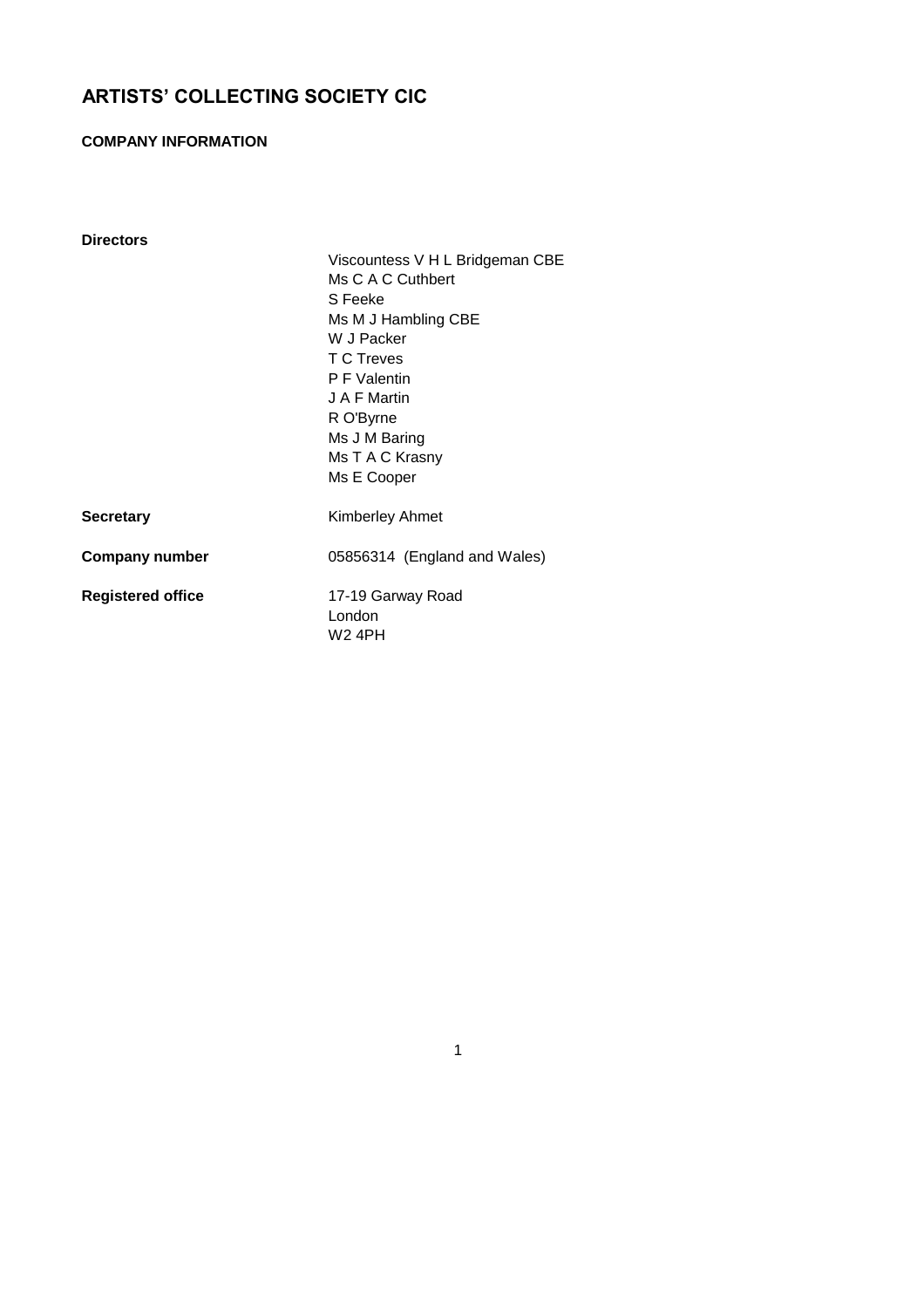#### **BALANCE SHEET**

#### **AS AT 31 MAY 2021**

| <b>Notes</b>                                   | 31 May 2021 | 31 May 2020 |
|------------------------------------------------|-------------|-------------|
|                                                | £           | £           |
| <b>Fixed assets</b><br>1                       |             |             |
| <b>Current assets</b>                          | 1,205,514   | 1,150,581   |
| <b>Prepayments and accrued income</b>          | 2,326       | 2,047       |
| Creditors: amounts falling due within one year | (1,001,918) | (1,021,769) |
| <b>Net current assets</b>                      | 205,922     | 130,859     |
| <b>Total assets less current liabilities</b>   | 205,922     | 130,859     |
| <b>Accruals and deferred income</b>            | (197, 758)  | (122, 745)  |
|                                                | 8,164       | 8,114       |
| <b>Reserves</b>                                | 8,164       | 8,114       |
|                                                |             |             |

(i) The directors consider that the company is entitled to audit exemption (as per the requirements of Section 477 of the Companies Act 2006);

(ii) The members have not required the company to obtain an audit of its accounts for the year in question in accordance with section 476; and

(iii) The directors acknowledge their responsibilities for complying with the requirements of the Companies Act 2006 with respect to accounting records and the preparation of accounts.

(iv) The accounts have been prepared in accordance with the micro-entity provisions (Section 414(3)- Preparation Basis).

(v) The company's annual accounts and reports have been delivered in accordance with the provisions applicable to companies subject to the small companies regime.

**Approved by the Board for issue on \_\_\_\_\_\_\_\_\_\_\_\_\_\_ 2021**

Viscountess V H L Bridgeman CBE **Director Company Registration No. 05856314**